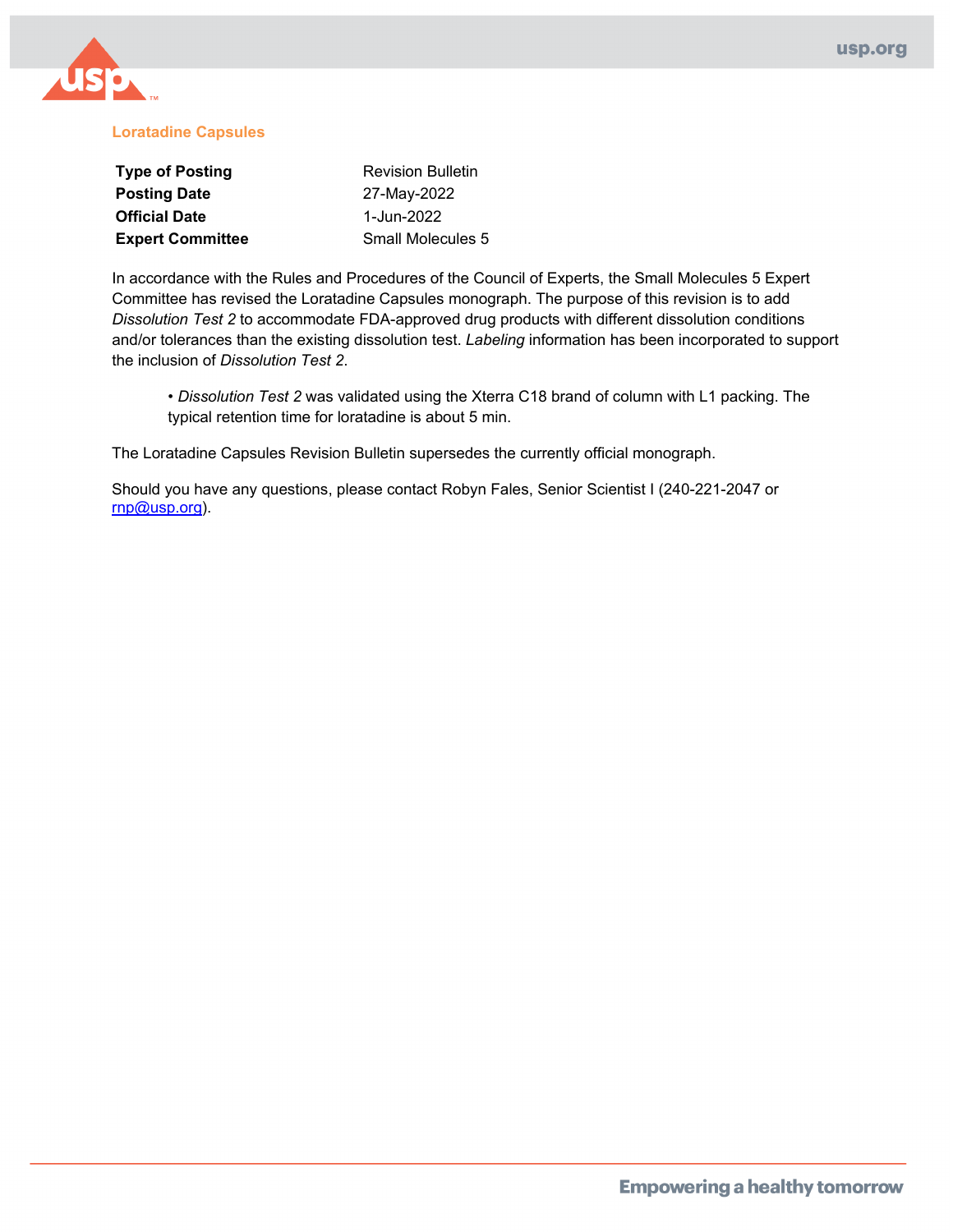*Revision Bulletin* Official: June 1, 2022

# **Loratadine Capsules**

# **DEFINITION**

Loratadine Capsules contain NLT 90.0% and NMT 110.0% of the labeled amount of loratadine  $(C_{22}H_{23}CIN_2O_2).$ 

# **IDENTIFICATION**

**• A.** The retention time of the major peak of the *Sample solution* corresponds to that of the *Standard solution*, as obtained in the *Assay*.

**• B.** The UV spectrum of the major peak of the *Sample solution* exhibits maxima and minima at the same wavelengths as those of the *Standard solution*, as obtained in the *Assay*.

# **ASSAY**

# **• Procedure**

**Buffer:** 1.74 g/L of potassium phosphate dibasic in water. Adjust with phosphoric acid to a pH of 7.2. **Solution A: Acetonitrile and methanol (50:50)** 

**Mobile phase:** *Solution A* and *Buffer* (75:25)

**Diluent:** Acetonitrile, methanol, 0.05 N hydrochloric acid, and 0.6 M potassium phosphate dibasic (26:26:40:8)

**Standard solution:** 0.1 mg/mL of [USP Loratadine](https://store.usp.org/searchresults?Ntt=1370270&searchType=simple&type=search) RS in *Diluent*

**Sample solution:** Nominally 0.1 mg/mL of loratadine in *Diluent*, prepared as follows. Transfer NLT 10 Capsules into a suitable volumetric flask. Add *Diluent* to about 50% of the total flask volume. Sonicate for about 30 min. Dilute with *Diluent* to volume. Transfer an appropriate volume of this solution into a suitable volumetric flask. Dilute with *Diluent* to volume. Pass a portion of the solution through a suitable filter of 0.45-µm pore size.

### **Chromatographic system**

(See *Chromatography* 〈621〉*, System Suitability*.)

### **Mode:** LC

**Detector:** UV 254 nm. For *Identification B*, use a diode array detector in the range of 200–400 nm. **Column:** 4.6-mm  $\times$  15-cm; 5-µm packing  $L1$ 

**Column temperature:** 40°

**Flow rate:** 1.5 mL/min

**Injection volume:** 20 µL

**Run time:** NLT 2 times the retention time of loratadine

### **System suitability**

**Sample:** *Standard solution*

**Suitability requirements**

**Tailing factor:** NMT 2.0

**Relative standard deviation:** NMT 2.0%

### **Analysis**

**Samples:** *Standard solution* and *Sample solution*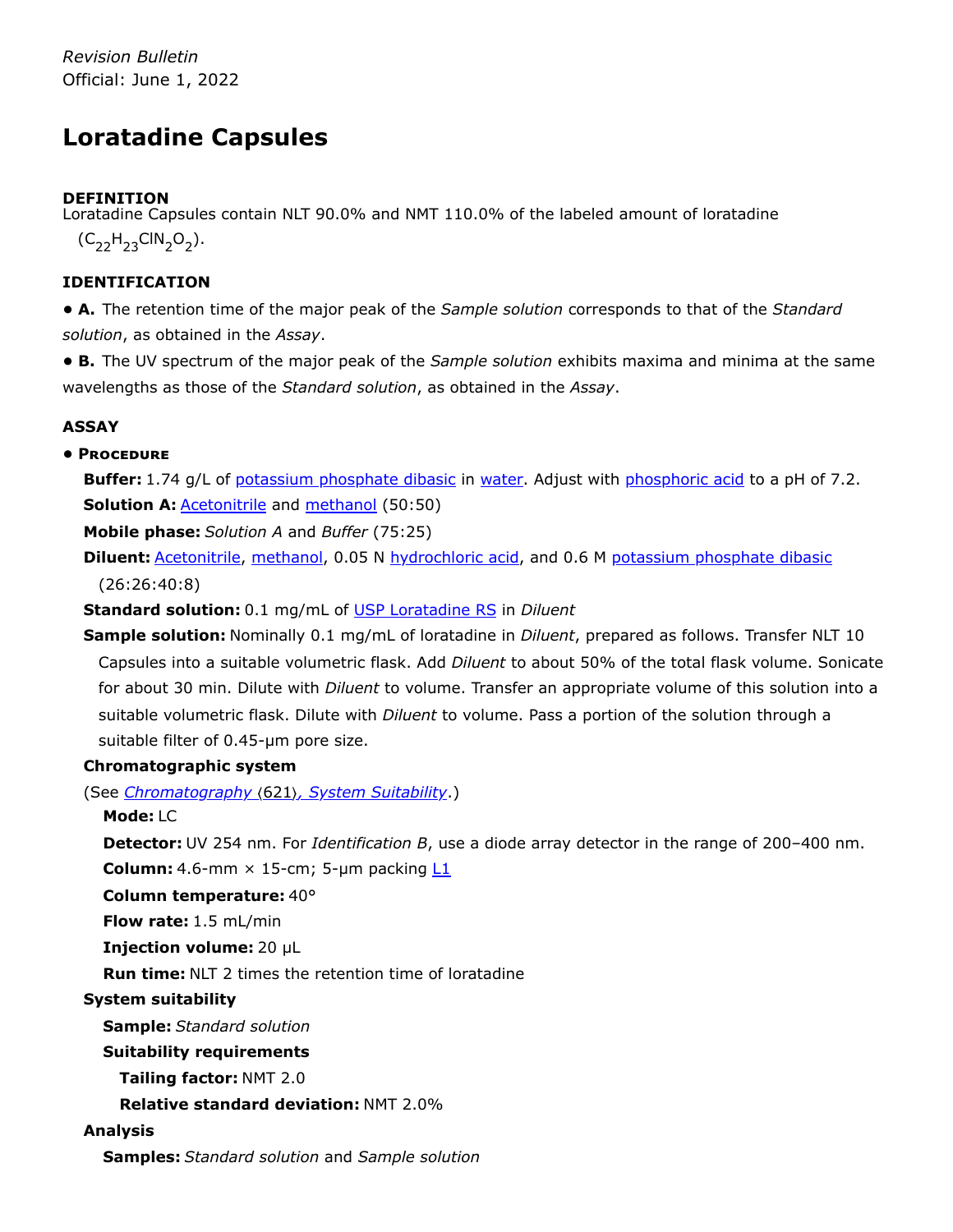Calculate the percentage of the labeled amount of loratadine ( $\mathsf{C}_{22}\mathsf{H}_{23}\mathsf{CIN}_2\mathsf{O}_2$ ) in the portion of

Capsules taken:

$$
\text{Result} = (r_U/r_S) \times (C_S/C_U) \times 100
$$

- *r* = peak response of loratadine from the *Sample solution*  $r_{II}$
- *r* = peak response of loratadine from the *Standard solution*  $r_S$

*C* = concentration of [USP Loratadine](https://store.usp.org/searchresults?Ntt=1370270&searchType=simple&type=search) RS in the *Standard solution* (mg/mL)  $C_{\rm c}$ 

*C* = nominal concentration of loratadine in the *Sample solution* (mg/mL)  $C_{II}$ 

**Acceptance criteria:** 90.0%–110.0%

#### **PERFORMANCE TESTS**

#### *Change to read:*

#### **• Dissolution** 〈711〉

Perform the test using the conditions under *Tier 1*. In the presence of cross-linking, repeat the test with new Capsules using the conditions under *Tier 2*.

#### **▲Test 1**▲ (RB 1-Jun-2022)

#### **Tier 1**

**Solution A:** 1 g/L of polysorbate 20 in 0.1 N hydrochloric acid, prepared as follows. Mix 8.5 mL of hydrochloric acid in 1 L of water. Add 1 g of polysorbate 20.

**Medium:** *Solution A*; 900 mL

**Apparatus 2:** 75 rpm with sinker

**Time:** 20 min

#### **Tier 2**

**Solution B:** 1 g/L of polysorbate 20 and 1.2 g/L of pepsin in 0.1 N hydrochloric acid, prepared as follows. Mix 8.5 mL of hydrochloric acid in 1 L of water. Add 1.0 g of polysorbate 20 and 1.16 g of pepsin.

**Medium:** *Solution B*; 900 mL

**Apparatus 2:** 75 rpm with sinker

**Time:** 20 min

Determine the amount of loratadine  $(\mathsf{C}_{22}\mathsf{H}_{23}\mathsf{CIN}_2\mathsf{O}_2)$  dissolved using the following method.

**Mobile phase:** Prepare as directed in the *Assay*.

- **Standard stock solution:** 0.1 mg/mL of [USP Loratadine](https://store.usp.org/searchresults?Ntt=1370270&searchType=simple&type=search) RS, prepared as follows. Transfer an appropriate amount of [USP Loratadine](https://store.usp.org/searchresults?Ntt=1370270&searchType=simple&type=search) RS to a suitable volumetric flask. Add about 20% of the total flask volume of methanol. Sonicate to dissolve. Dilute with *Medium* to volume.
- **Standard solution:** 0.01 mg/mL of [USP Loratadine](https://store.usp.org/searchresults?Ntt=1370270&searchType=simple&type=search) RS in *Medium*, from *Standard stock solution*

**Sample solution:** Pass a portion of the solution under test through a suitable filter of 0.45-µm pore size.

#### **Chromatographic system**

(See *Chromatography* 〈621〉*, System Suitability*.) **Mode:** LC **Detector:** UV 254 nm **Column:** 4.6 mm  $\times$  25-cm, 5-µm packing  $L1$ **Column temperature:** 40°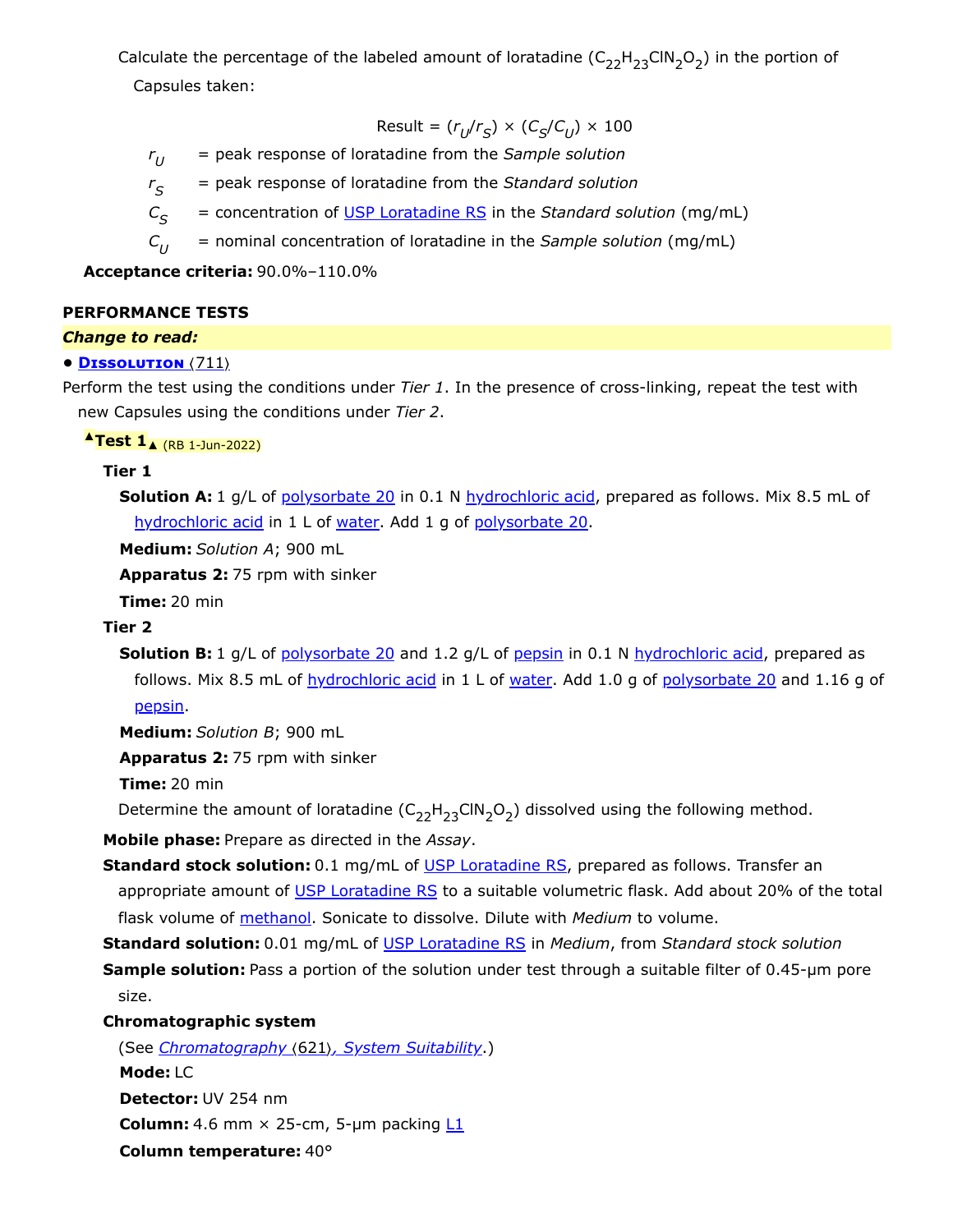**Flow rate:** 1.5 mL/min

**Injection volume:** 50 µL

**Run time:** NLT 2 times the retention time of loratadine

# **System suitability**

**Sample:** *Standard solution*

# **Suitability requirements**

**Tailing factor:** NMT 2.0

**Relative standard deviation:** NMT 2.0%

# **Analysis**

# **Samples:** *Standard solution* and *Sample solution*

Calculate the percentage of the labeled amount of loratadine  $(\mathsf{C}_{22}\mathsf{H}_{23}\mathsf{CIN}_2\mathsf{O}_2)$  dissolved:

 $Result = (r_U/r_S) \times (C_S/L) \times V \times 100$ 

*r* = peak response of loratadine from the *Sample solution*  $r_{II}$ 

 $=$  peak response of loratadine from the *Standard solution*  $r_S$ 

- *C* = concentration of [USP Loratadine](https://store.usp.org/searchresults?Ntt=1370270&searchType=simple&type=search) RS in the *Standard solution* (mg/mL)  $C_{\varsigma}$
- $L =$  label claim (mg/Capsule)
- *V* = volume of *Medium*, 900 mL

**Tolerances:** NLT 80% (Q) of the labeled amount of loratadine  $(C_{22}H_{23}CIN_2O_2)$  is dissolved.

# **▲Test 2**

If the product complies with this test, the labeling indicates that it meets USP *Dissolution Test 2*. **Medium:** 0.1 N hydrochloric acid containing 0.1% polysorbate 20; 900 mL

**Apparatus 2:** 75 rpm, with sinkers

**Time:** 30 min

```
Buffer: 6.8 g/L of potassium phosphate monobasic in water. Adjust with phosphoric acid to a pH of
2.8.
```
**Mobile phase:** Acetonitrile and *Buffer* (50:50)

**Standard solution:** 0.011 mg/mL of [USP Loratadine](https://store.usp.org/searchresults?Ntt=1370270&searchType=simple&type=search) RS in *Medium*. [Note—A few milliliters of acetonitrile may be needed to reduce foaming.]

**Sample solution:** Pass a portion of solution under test through a suitable filter, discarding at least the first 3 mL.

### **Chromatographic system**

(See *Chromatography* 〈621〉*, System Suitability*.)

**Mode:** LC

**Detector:** UV 254 nm

**Column:** 4.6-mm  $\times$  15-cm, 5-µm packing  $L1$ 

**Column temperature:** 35°

**Flow rate:** 1 mL/min

**Injection volume:** 50 μL

**Run time:** NLT 2 times the retention time of loratadine

**System suitability**

**Sample:** *Standard solution*

**Suitability requirements**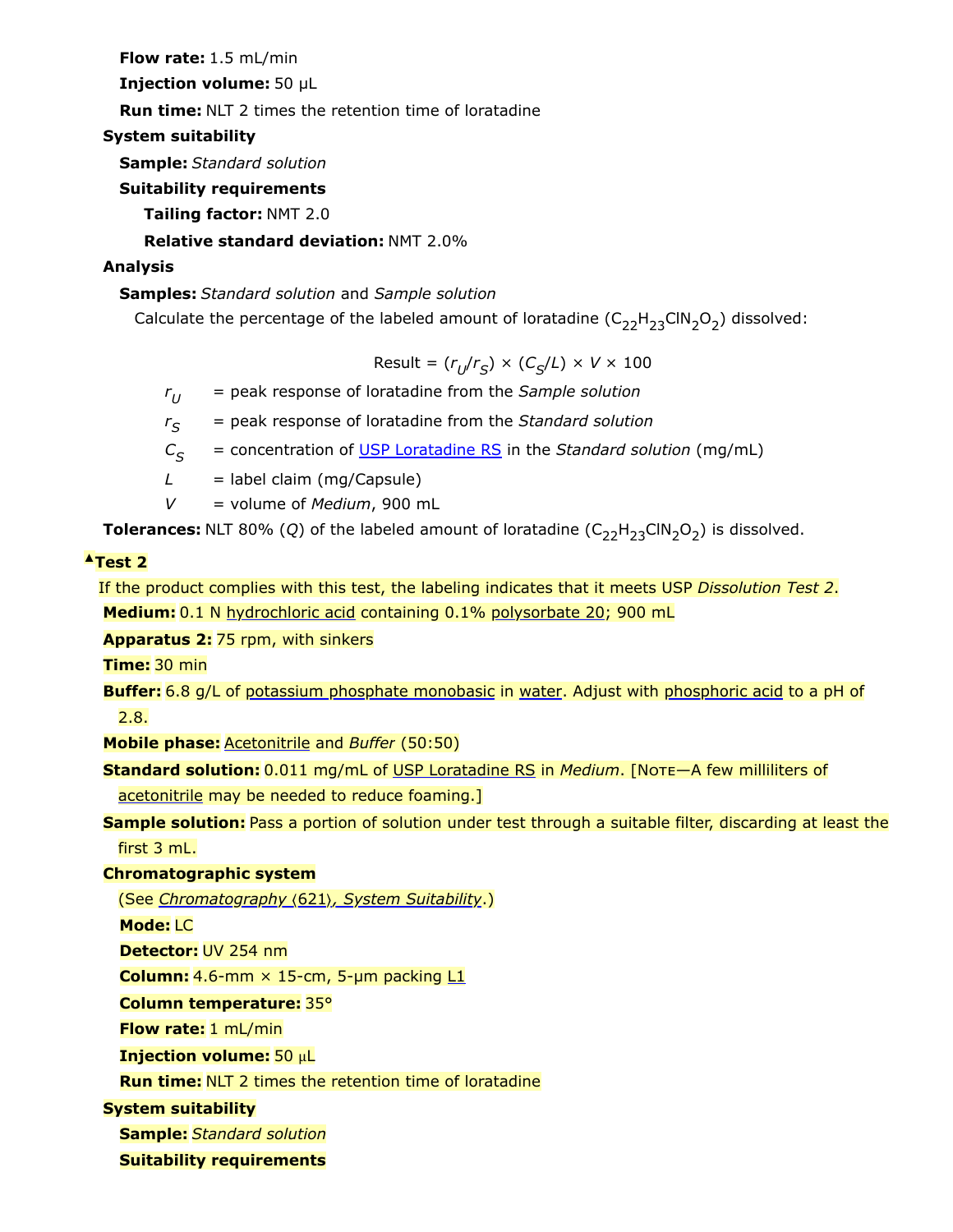**Tailing factor:** NMT 1.7

#### **Relative standard deviation:** NMT 3.0%

**Analysis**

**Samples:** *Standard solution* and *Sample solution*

Calculate the percentage of the labeled amount of loratadine (C<sub>22</sub>H<sub>23</sub>CIN<sub>2</sub>O<sub>2</sub>) dissolved:

 ${\sf Result} = (r_{U}/r_{S}) \times C_{S} \times V \times (1/L) \times 100$ 

*r* = peak response of loratadine from the *Sample solution*  $r_U$ 

*r* = peak response of loratadine from the *Standard solution*  $r_{\mathcal{S}}$ 

*C* = concentration of [USP Loratadine](https://store.usp.org/searchresults?Ntt=1370270&searchType=simple&type=search) RS in the *Standard solution* (mg/mL)  $C_{\mathcal{S}}$ 

*V* = volume of *Medium*, 900 mL

*L* = label claim (mg/Capsule)

**Tolerances:** NLT 80% (Q) of the labeled amount of loratadine ( $C_{22}H_{23}$ CIN<sub>2</sub>O<sub>2</sub>) is dissolved.<sub>A (RB 1-</sub>

Jun-2022)

**• UNIFORMITY OF DOSAGE UNITS** (905): Meet the requirements

### **IMPURITIES**

#### **• Organic Impurities**

**Solution A:** 1.36 g/L of potassium phosphate monobasic in water. Adjust with phosphoric acid to a pH of 3.0.

**Solution B:** Acetonitrile

**Mobile phase:** See *[Table 1](#page-4-0)*.

<span id="page-4-0"></span>

| <b>Time</b><br>(min) | <b>Solution A</b><br>(9/0) | <b>Solution B</b><br>( %) |  |
|----------------------|----------------------------|---------------------------|--|
| $\pmb{0}$            | 75                         | 25                        |  |
| 15                   | 60                         | 40                        |  |
| 30                   | 58                         | 42                        |  |
| 42                   | 58                         | 42                        |  |
| 50                   | 25                         | 75                        |  |
| 60                   | 25                         | 75                        |  |
| 65                   | 75                         | 25                        |  |
| 75                   | 75                         | 25                        |  |

**Table 1**

**Diluent:** Prepare as directed in the *Assay*.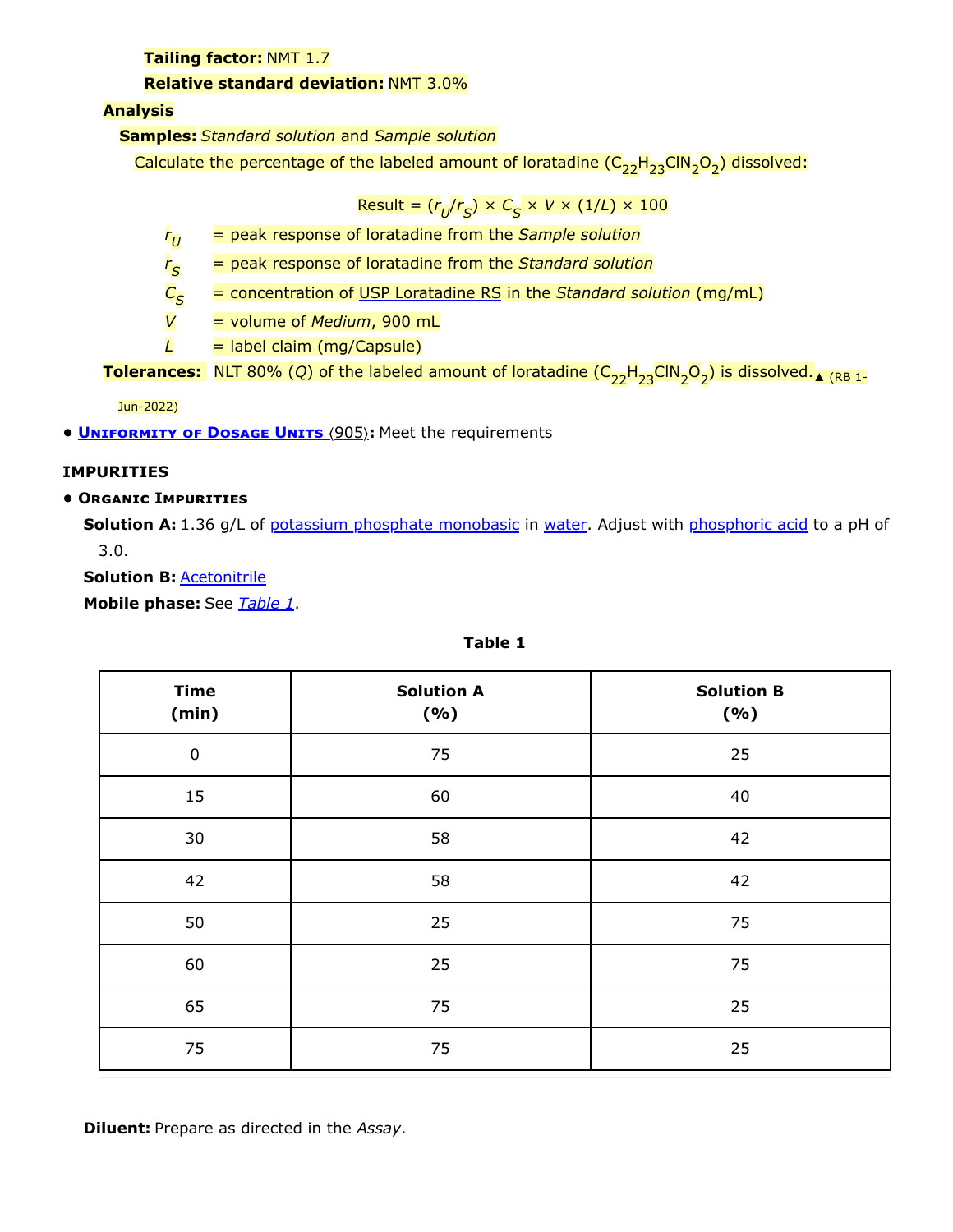**Standard stock solution:** [1 mg/mL each of U](https://store.usp.org/searchresults?Ntt=1370280&searchType=simple&type=search)[SP Loratadine](https://store.usp.org/searchresults?Ntt=1370270&searchType=simple&type=search) RS and USP Loratadine Related Compound A RS in methanol

**Standard solution:** [0.01 mg/mL each of](https://store.usp.org/searchresults?Ntt=1370280&searchType=simple&type=search) [USP Loratadine](https://store.usp.org/searchresults?Ntt=1370270&searchType=simple&type=search) RS and USP Loratadine Related Compound A RS in *Diluent*, from *Standard stock solution*

**Sensitivity solution:** [0.4 µg/mL each of](https://store.usp.org/searchresults?Ntt=1370280&searchType=simple&type=search) [USP Loratadine](https://store.usp.org/searchresults?Ntt=1370270&searchType=simple&type=search) RS and USP Loratadine Related Compound A RS in *Diluent*, from *Standard solution*

**Sample solution:** Nominally 0.4 mg/mL of loratadine in *Diluent*, prepared as follows. Transfer NLT 10 Capsules into a suitable volumetric flask. Add *Diluent* to about 60% of the total flask volume. Sonicate for about 20 min. Allow to cool to room temperature, and dilute with *Diluent* to volume. Pass a portion of the solution through a suitable filter of 0.45-µm pore size.

#### **Chromatographic system**

(See *Chromatography* 〈621〉*, System Suitability*.)

**Mode:** LC

**Detector:** UV 254 nm

**Column:** 4.6-mm  $\times$  25-cm; 5-µm packing  $L1$ 

**Column temperature:** 35°

**Flow rate:** 1.2 mL/min

**Injection volume:** 50 µL

### **System suitability**

**Samples:** *Standard solution* and *Sensitivity solution*

[Note—See *[Table 2](#page-6-0)* for relative retention times.]

#### **Suitability requirements**

**Tailing factor:** NMT 2.0 for loratadine and loratadine related compound A, *Standard solution* **Relative standard deviation:** NMT 5.0% for loratadine and loratadine related compound A, *Standard solution*

**Signal-to-noise ratio:** NLT 10 for loratadine and loratadine related compound A, *Sensitivity*

# *solution*

### **Analysis**

### **Samples:** *Standard solution* and *Sample solution*

Calculate the percentage of loratadine related compound A in the portion of Capsules taken:

$$
\text{Result} = (r_U/r_S) \times (C_S/C_U) \times 100
$$

- *r* = peak response of loratadine related compound A from the *Sample solution*  $r_{II}$
- *r* = peak response of loratadine related compound A from the *Standard solution*  $r_{\mathcal{S}}$
- $C =$  concentration of USP Loratadine [Related Compound A RS](https://store.usp.org/searchresults?Ntt=1370280&searchType=simple&type=search) in the *Standard solution* (mg/mL)  $C_{\rm s}$
- $C_{U}$  = nominal concentration of loratadine in the *Sample solution* (mg/mL)

Calculate the percentage of any unspecified degradation product in the portion of Capsules taken:

$$
Result = (r_U/r_S) \times (C_S/C_U) \times 100
$$

- *r* = peak response of any unspecified degradation product from the *Sample solution*  $r_{U}$
- *r* = peak response of loratadine from the *Standard solution*  $r_S$
- *C* = concentration of [USP Loratadine](https://store.usp.org/searchresults?Ntt=1370270&searchType=simple&type=search) RS in the *Standard solution* (mg/mL)  $C_{\varsigma}$